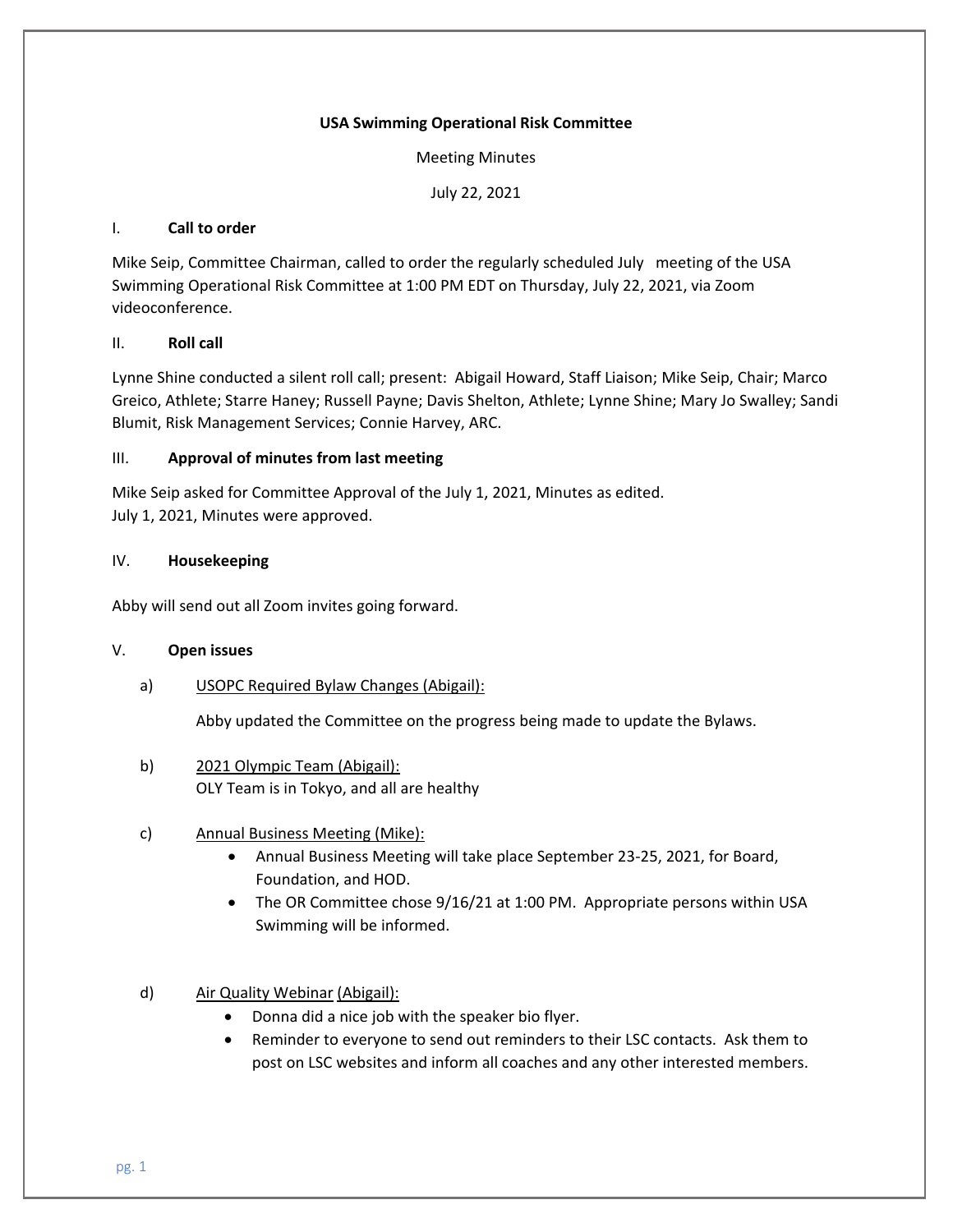## e) Operational Risk Committee Manual (Abigail and Russell):

- Abby noted that the OR Risk Manual is being used in the Insurance Renewal process.
- Russ stated that all of Abby's edits have been incorporated in the current version. Abby will double check and finalize formatting.
- Sandi had one additional edit for page 1 of the Manual link for the ROO (Report of Occurrence).
- Abby noted that effective  $9/1/21$  (it was passed by the Board on  $5/7/21$ ) All staff at clubs (local affiliated organizations) are required to be members of USA Swimming. This is a new provision as per Safe Sport. This will include all club administrative staff regardless of interaction with athletes. Timers and meet volunteers are still exempt from the requirement under "frequently interacts directly or indirectly or has authority over athletes". Will be very fact specific and dependent on circumstances. Will be a lot of "one off" exemption requests. It is going to be hard to continue to have meet marshals listed as exempt. But for the moment, they still are.
- Starre indicated that she is currently revising the Meet Marshal Training course for AZ LSC

# f) LSC Contact List (Mary Jo):

Please let Mary Jo know of any changes in contact information for assigned LSCs. Updated lists will be forwarded to Mike and Abby.

# g) Coaches Certification (Marco):

- 9/1/21 is anticipated to be the current and final extension.
- Current Stats:
	- o As of July 2021, members with expired certs
		- CPR 1722 (increase from June)
		- STSC 1555 (increase from June)
	- o 9/1 Extension received
		- CPR 581
		- **■** STSC 828
	- o 4-5 LSC's outstanding from 7/1 extension
		- CPR 68
		- STSC 138
	- $\circ$  Last auto extension (3/31) but haven't renewed
		- CPR 691
		- $\blacksquare$  STSC 542
- AHA Heartsaver Courses:
	- o w/ child module is equivalent; Mike, Connie and Marco discussed and approved